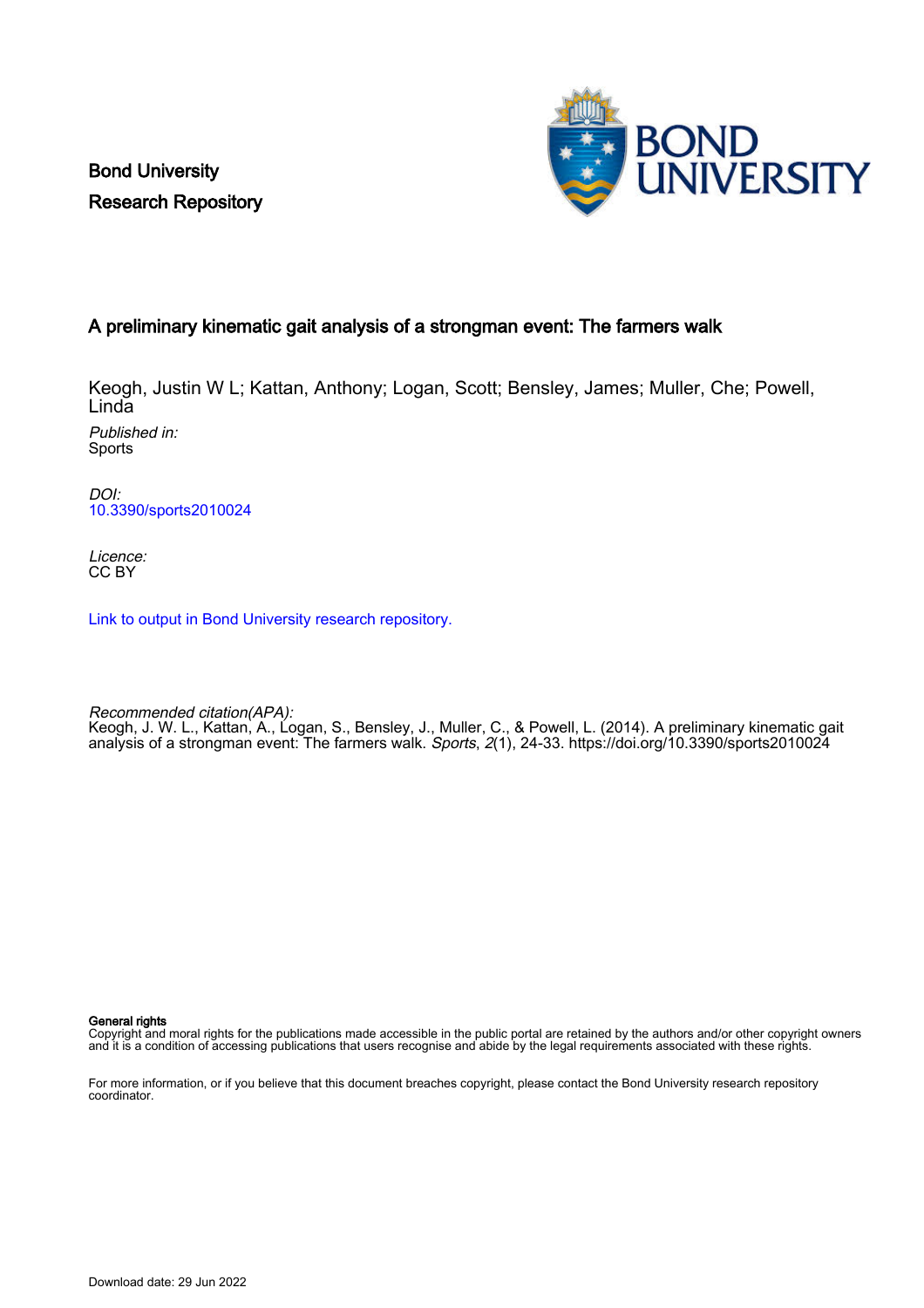

*Article*

# **A Preliminary Kinematic Gait Analysis of a Strongman Event: The Farmers Walk**

## **Justin W. L. Keogh 1,2,3, \*, Anthony Kattan <sup>2</sup> , Scott Logan 2,4 , James Bensley <sup>2</sup> , Che Muller <sup>2</sup> and Linda Powell <sup>1</sup>**

- 1 Faculty of Health Sciences and Medicine, Bond University, 14 University Drive, Robina QLD 4226, Australia; E-Mail: linda\_powell@live.com
- <sup>2</sup> Sports Performance Research Institute New Zealand, AUT University, 17 Antares Place, Mairangi Bay, North Shore City, Auckland 1020, New Zealand; E-Mails: adkattan@me.com (A.K.); jim.bensley@gmail.com (J.B.); che\_muller@yahoo.co.nz (C.M.)
- <sup>3</sup> Cluster for Health Improvement, [Faculty of Science, Health, Education and Engineering,](http://www.usc.edu.au/university/faculties-and-divisions/faculty-of-science-health-education-and-engineering) University of the Sunshine Coast, 90 Sippy Downs Drive, Sippy Downs, Queensland 4556, Australia
- <sup>4</sup> High Performance Sport New Zealand, 17 Antares Place, Mairangi Bay, Auckland 0632, New Zealand; E-Mail: Scott.logan@hpsnz.org.nz
- **\*** Author to whom correspondence should be addressed; E-Mail: jkeogh@bond.edu.au; Tel.: +61-7-5595-4487; Fax: +61-7-5595-4480.

*Received: 21 October 2013; in revised form: 31 December 2013 / Accepted: 6 January 2014 / Published: 14 January 2014*

**Abstract:** This study sought to obtain some preliminary sagittal plane kinematic data on a common strongman event (and conditioning exercise) 'the farmers walk' and gain some insight into its kinematic determinants. Five experienced resistance trained males performed three, 20 m farmers walks at maximal speed while carrying 90.5 kg in each hand. Farmers walk average velocity was significantly greater in the middle  $(8.5-11.5 \text{ m})$  and latter  $(17–20 \text{ m})$  than initial stage  $(0–3 \text{ m})$ , with this also associated with significant increases in stride length and stride rate and reductions in ground contact time. Comparisons between each subject's fastest and slowest trials revealed virtually no significant differences. In contrast, the fastest three trials (irrespective of subject) had significantly greater stride length, stride rate and reduced ground contact time than the slowest three trials. Based on the impulse-momentum relationship, the production of high anterior-posterior and vertical impulses over short ground contact times may be crucial for farmers walk performance. Future studies should utilise larger samples and investigate the ground reaction and joint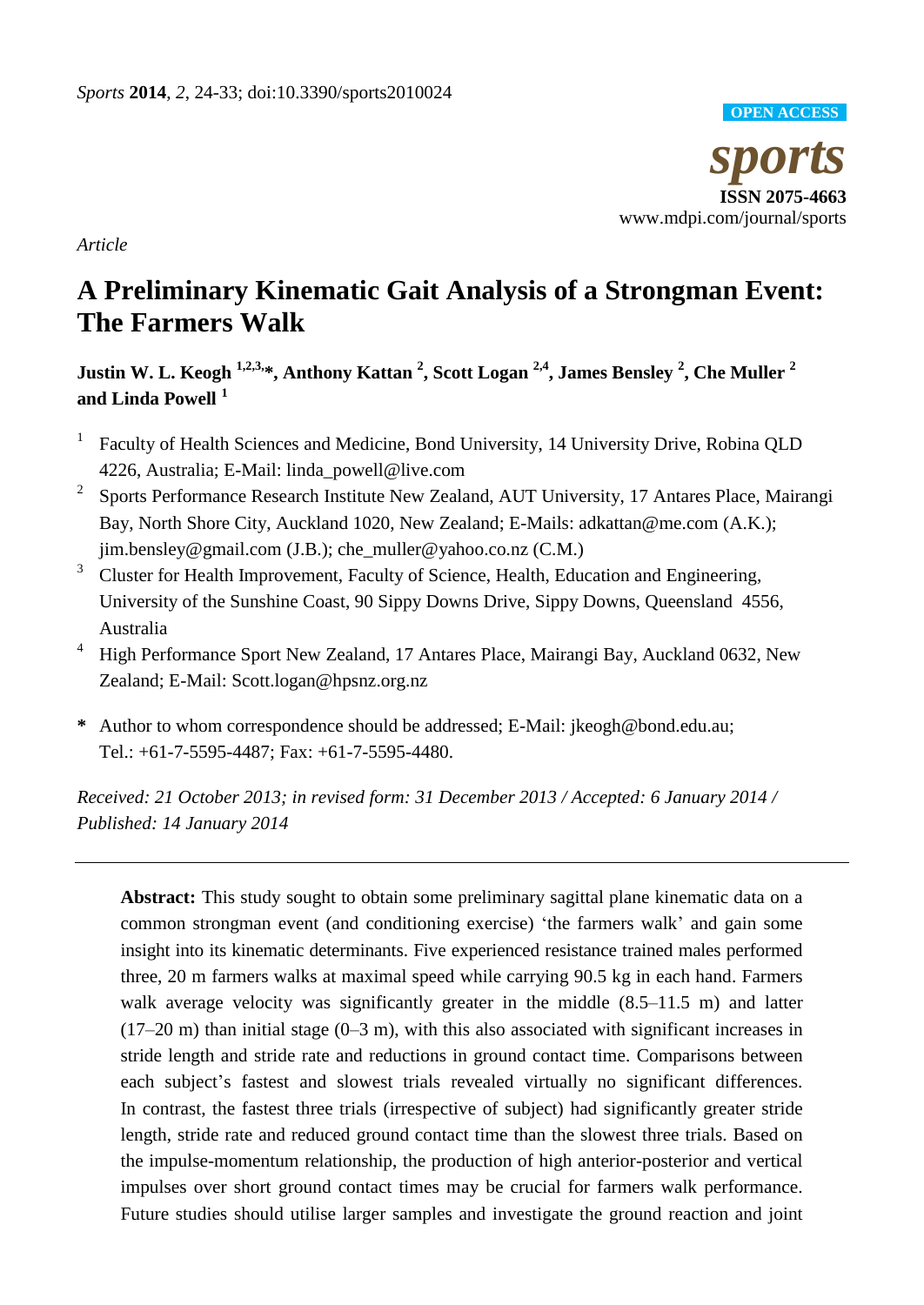kinetics of the farmers walk and compare these values to other forms of bipedal gait and resistance training exercises to get a more complete understanding of the biomechanics of this exercise.

**Keywords:** biomechanics; gait; kinematics; resistance training; strongman

## **1. Introduction**

The farmers walk is a frequently performed event in strongman competitions [\[1\]](#page-9-0). It involves picking up and carrying heavy loads in each hand a set distance of between 20–50 m as quickly as possible. Kinesiological analysis would indicate that the farmers walk requires great dynamic balance, grip and core strength and utilises forceful ankle, knee, hip and back extension to pick the bars off the ground (like a deadlift) and to cover the set distance as quickly as possible. As strongman competitions become increasingly popular internationally through their signature event the World's Strongest Man and the qualifying series such as Giants Live and Strongman Champions League, many strength and conditioning coaches are including strongman exercises like the farmers walk, zercher carries, sled pushing/pulling and the tire flip in their athletes conditioning programs [\[2](#page-9-1)[,3\]](#page-9-2).

At this stage, relatively little biomechanical research has examined any of the strongman events. Frost *et al*. [\[4\]](#page-9-3) and West *et al*. [\[5\]](#page-9-4) have both examined some of the biomechanical aspects of a number of versions of the sled drag with loads that while quite heavy, have not approached what would be used in strongman competitions. Keogh and colleagues [\[6](#page-9-5)[,7\]](#page-9-6) have conducted 2-dimensional, sagittal plane kinematic analyses of the tire flip and heavy, sprint-style sled pull with loads similar to that used in strongman competitions. Observation of the video files led Keogh, Payne *et al*. [\[6\]](#page-9-5) to categorise the tire flip as a four-part movement comprising the first pull, second pull, transition and push phases. Based on the between- and within-athlete comparisons of the fastest and slowest flips, it appeared that the strongest determinant of tire flip performance was the second pull duration. Keogh, Newlands *et al*. [\[7\]](#page-9-6) examined the differences in the kinematics at three phases of a 20 m sled pull. Similar to findings for unresisted sprinting [\[11\]](#page-10-0), Keogh, Newlands *et al*. [\[7\]](#page-9-6) reported that the maximum velocity phase had greater stride lengths and stride rates as well as reduced ground contact times than the acceleration phase. Further, the fastest sled pull trials were generally characterised by significantly greater stride lengths, stride rates and shorter ground contact times than the slower trials. The most comprehensive study of any strongman events was conducted by McGill *et al*. [\[8\]](#page-9-7) who examined the lower back and hip abductor joint loads of a variety of strongman exercises including the farmers walk, yoke walk, tire flip, log press and stone lifts. High to very high (but somewhat event-specific) spinal compression and shear forces, joint torques and hip and trunk muscle activity were observed in all three participants across these exercises. McGill *et al*. [\[8\]](#page-9-7) therefore proposed that some of these exercises could form the final part of lower back rehabilitation and be important specific core stability exercises for athletic populations as long as appropriate technique and gradual progressions in load are incorporated.

Since the farmers walk is a timed event, the characteristics and determinants of its performance may be best demonstrated by common gait analysis variables such as average velocity, stride rate, stride length, ground contact time and swing time. A basic analysis of the angular kinematics of the relevant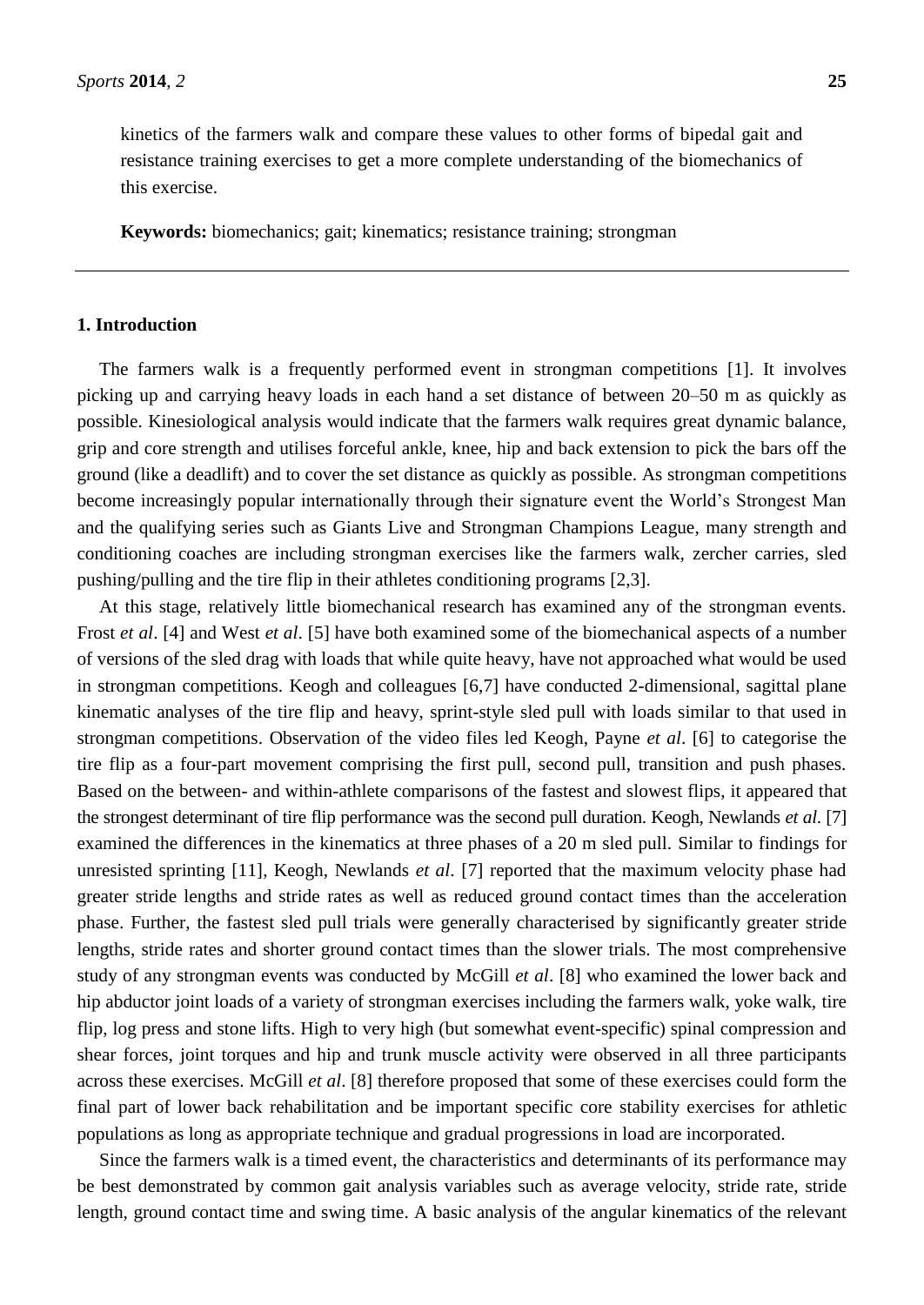lower body joint and segments was also performed, although such data was of secondary importance due to issues associated with the placement of markers on clothing and shoes. This study was therefore conducted to: (1) obtain some preliminary kinematic characteristics of the farmers walk at various stages of the 20 m event (e.g., initial, middle and latter stages); and (2) compare the kinematics of the within- and between-subject fastest and slowest walks so to gain further insight into the kinematic determinants of performance. It was hypothesised that a significantly greater stride length and stride rate and reduced ground contact time would characterise the: (1) middle and latter stages of the farmers walk compared to the initial stage; and  $(2)$  the fastest compared to the slowest trials.

## **2. Context**

#### *2*.*1*. *Research Design*

In order to perform the first kinematic analysis of the farmers walk, the present study used a cross-sectional design in which resistance trained athletes experienced with the farmers walk and other total body strength/power exercises were requested to complete three farmers walks as quickly as possible over a 20 m course while carrying 90.5 kg in each hand. Two-dimensional video analysis of the sagittal plane movements were obtained with three Sony video cameras operating at 50 Hz. These cameras were positioned so to provide fields of view between 0–3 m, 8.5–11.5 m and 17–20 m, which were referred to as the initial, middle and latter stages, respectively. Silicon Coach Pro7 (Dunedin, New Zealand) software was used for all analyses. The reliability [\[9](#page-9-8)[,10\]](#page-10-1) and validity [\[10\]](#page-10-1) of Silicon Coach has been demonstrated in other studies examining movements performed primarily in the sagittal plane.

## *2*.*2*. *Participants*

Five male strength and power athletes ( $27 \pm 4$  years, mass  $93 \pm 7$  kg, and height  $1.76 \pm 0.10$  m) gave informed consent to participate in this study. All were highly experienced in resistance training and familiar with commonly utilised exercises including the squat, deadlift, power clean, push press and bench press. Four of the five subjects had also competed in at least one strongman competition in which the farmers walk involving loads of  $\sim 80 - 115$  kg each hand was a contested event.

#### **3. Method, Results, Discussion**

## *3*.*1*. *Method*

Subjects completed a warm-up and familiarization session consisting of sub-maximal deadlifts and farmers walks for  $\sim$ 15–20 min. At the completion of the warm-up, each athlete performed three trials of the farmers walk with 90.5 kg in each hand over a distance of 20 m with three minutes rest between each trial, as is commonly done in training [\[1](#page-9-0)[,2\]](#page-9-1). All trials were timed by stopwatch, starting with the point at which all of the plates left the ground and finishing when the front of both of the farmer's bars crossed the finish line. The athletes were aware that the aim of each trial was to complete the 20 m course as quickly as possible, an aim consistent with strongman training and competition practices. As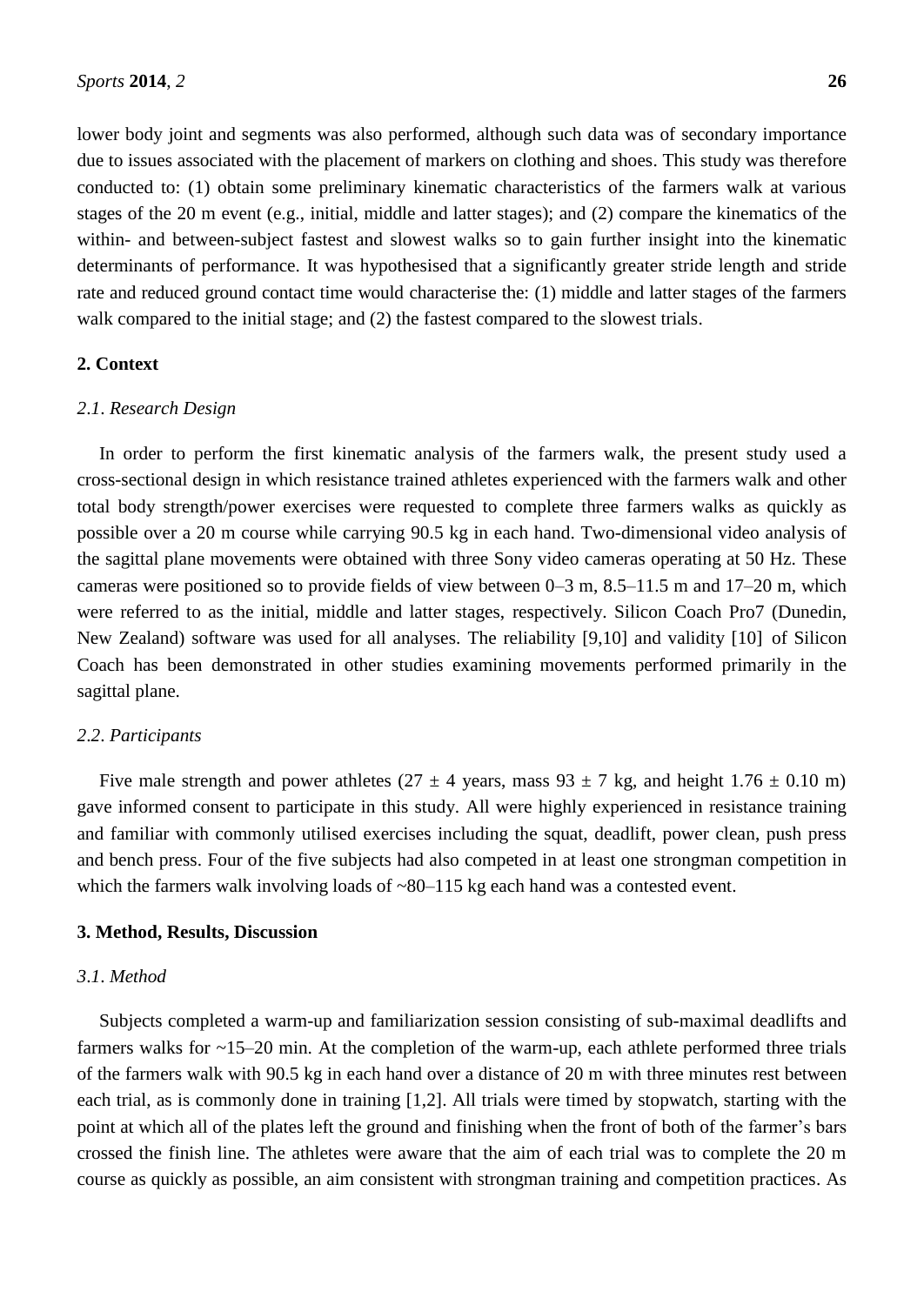allowed in strongman competitions, the athletes could wear a weightlifting belt and use weightlifting chalk during this study. All athletes selected to use chalk but none used a belt.

Kinematic variables were recorded in the sagittal plane using three digital video cameras (Sony, PAL, 50 Hz, shutter speed  $1/1000$  s) that were positioned 0.8 m above the ground. The cameras were positioned at the start, middle and finish of the 20 m course to have a field of view of 3 m, meaning they covered the 0–3 m, 8.5–11.5 m and 17–20 m portions of the course, respectively.

**Figure 1.** Pictorial representation of the three angles measured in the farmers walk. From left to right, the top row depicts the ankle, knee and thigh angles at foot-strike. The bottom row depicts the same angles at toe-off.



Two linear kinematic (average velocity and stride length), three temporal (stride rate, ground contact time and swing time) and three joint/segment angle (thigh, knee and ankle) variables were calculated for all full steps recorded in each camera's field of view. Markers were placed on the head of greater trochanter (hip), inter condylar groove (knee), lateral malleolus (ankle) and the base of the fifth metatarsal (toe). Angles measured included the thigh in relation to the vertical axis as well as the knee and ankle joint angles. All angles were recorded at Foot-Strike (first frame in which the foot contacted the ground) and at Toe-off (first frame in which the foot leaves the ground) (see Figure 1). Range of motion (ROM) of these joint/segments was estimated as the difference in the angle at toe-off and foot-strike. In order to calculate stride length, a calibration process was first performed. This involved using the Silicon Coach Set Distance calibration tool for the 3 m between the two closest cones in each camera's field of view. A definition for all the kinematic and temporal variables is given below.

*Average Velocity* (m.s<sup>-1</sup>): The total length of all steps within the 3 m divided by the time taken. *Stride length* (m): Horizontal distance from toe off of the first foot contact in the 3 m area to the next contact of the same foot.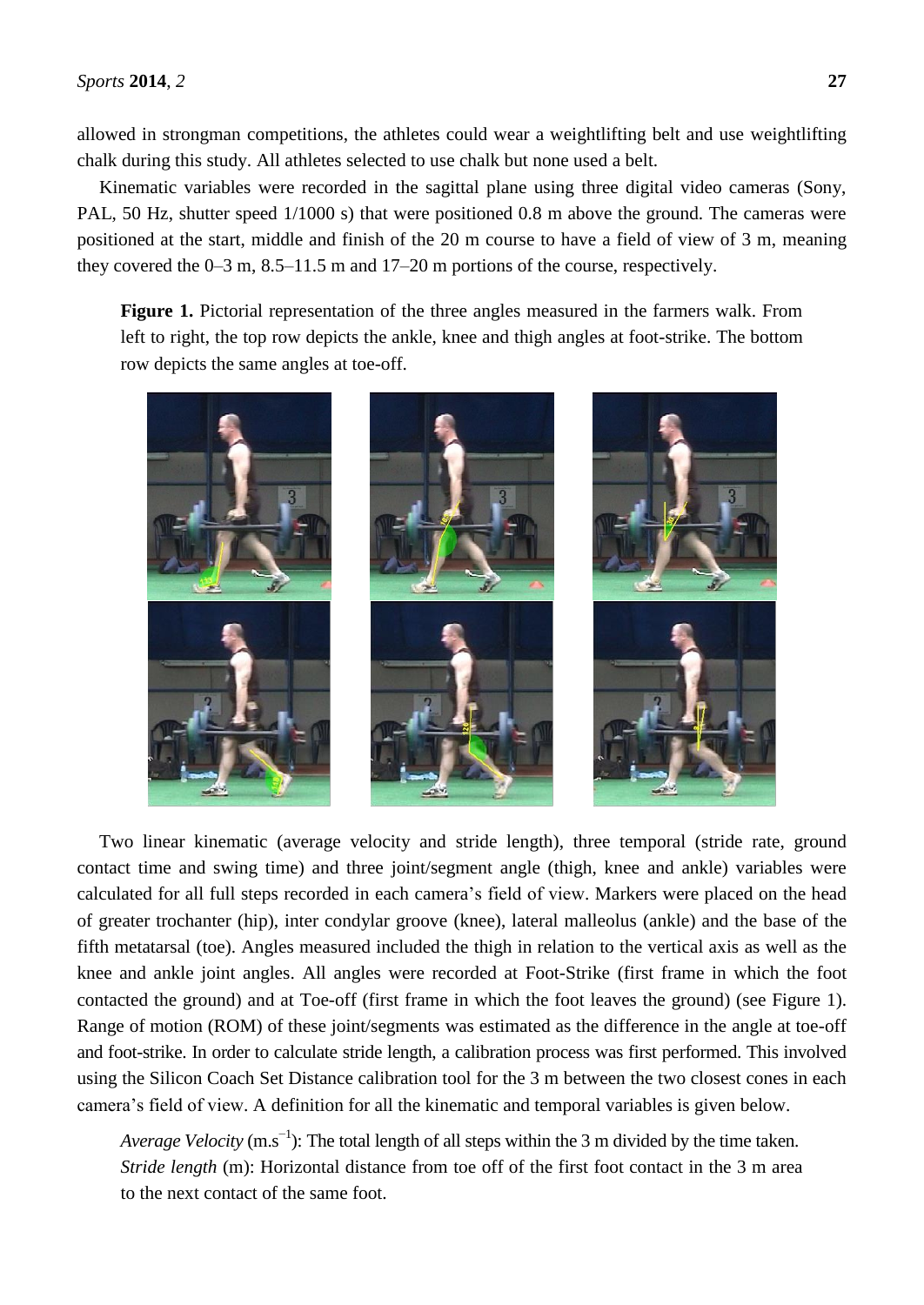*Stride rate* (Hz): The inverse of the time for each stride (stride time).

*Ground contact time* (s): Time from heel strike to toe off of the same foot.

*Swing time* (s): Time from toe off to heel strike of the same foot.

*Thigh angle* (°): The internal angle subtended from knee and hip to the vertical axis, with positive values indicating that the thigh was anterior to the hip.

*Knee angle* (°): The internal angle subtended from the hip, knee and ankle markers, with 180° indicating full knee extension.

*Ankle angle* (°): The internal angle subtended from the knee, ankle and toe, with increasing values indicating plantarflexion.

#### *3*.*2*. *Statistical Analysis*

Means and standard deviations were calculated for all variables at each of the three stages and for the within- and between-subject comparison of the fastest and slowest trials. One-way ANOVAs were used to compare the kinematics at each of the three stages: (1) across all trials for all participants; (2) for each athlete's fastest *vs*. slowest trial (within-subject analysis); (3) and for the three fastest *vs*. slowest trials, irrespective of participants (between-subject analysis). Gabriel *post-hoc* tests were used (when necessary) to determine where the significant differences occurred. All statistical analyses were performed with SPSS ver 18.0, with statistical significance set at *p* < 0.05.

## *3*.*3*. *Results*

Table 1 highlights the differences in the kinematic variables across the three stages of the 20 m farmers walk. These 20 m farmers walks took a mean of  $8.25 \pm 1.05$  s to complete. Average velocity, stride length and stride rate was significantly greater and ground contact time significantly less in the latter two stages (8.5–11.5 m and 17–20 m) compared to the initial (0–3 m) stage. Several significant differences in the joint and segment angles were also observed across these stages.

|                                          | Stage $1(0-3m)$                 | Stage $2(8.5-11.5 \text{ m})$ | Stage 3 (17–20 m) |
|------------------------------------------|---------------------------------|-------------------------------|-------------------|
| Average velocity $(m.s^{-1})$            | $2.41 \pm 0.32$ <sup>a, b</sup> | $3.29 \pm 0.38$               | $3.15 \pm 0.32$   |
| Stride Length (m)                        | $1.35 \pm 0.12$ <sup>a, b</sup> | $1.67 \pm 0.10$               | $1.62 \pm 0.16$   |
| Stride rate (Hz)                         | $1.79 \pm 0.14$ <sup>a, b</sup> | $1.97 \pm 0.13$               | $1.93 \pm 0.12$   |
| Ground contact time (s)                  | $0.36 \pm 0.04$ <sup>a, b</sup> | $0.30 \pm 0.03$               | $0.30 \pm 0.04$   |
| Swing time (s)                           | $0.20 \pm 0.02$                 | $0.21 \pm 0.01$               | $0.21 \pm 0.02$   |
| Thigh Angle $@$ FS $(°)$                 | $32 \pm 3$                      | $34 \pm 3$                    | $33 \pm 5$        |
| Thigh Angle $@$ TO $(°)$                 | $5 \pm 4^{\circ}$               | $-4 \pm 3$                    | $0 \pm 13$        |
| Thigh ROM $(°)$                          | $-27 \pm 5$ <sup>a, b</sup>     | $-38 \pm 4$                   | $-33 \pm 14$      |
| Knee Angle $\circledcirc$ FS $(^\circ)$  | $150 \pm 6^{a, b}$              | $155 \pm 6^{\circ}$           | $161 \pm 10$      |
| Knee Angle @ TO $(°)$                    | $124 \pm 7^{\circ}$             | $130 \pm 8^{\circ}$           | $123 \pm 11$      |
| Knee ROM $(^\circ)$                      | $-24 \pm 8$ <sup>b</sup>        | $-25 \pm 10^{b}$              | $-38 \pm 17$      |
| Ankle Angle $\circledcirc$ FS $(^\circ)$ | $100 \pm 8^{\text{b}}$          | $110 \pm 9$                   | $117 \pm 9$       |
| Ankle Angle $@$ TO $(°)$                 | $111 \pm 5$                     | $114 \pm 6$                   | $117 \pm 8$       |
| Ankle ROM $(°)$                          | $-12 \pm 8$ <sup>a, b</sup>     | $-4 \pm 7$                    | $0 \pm 11$        |

**Table 1.** Differences in the kinematics of the farmers walk across the three stages.

All data are mean  $\pm$  SD.  $a =$  Significant difference to Stage 2;  $b =$  Significant difference to Stage 3;  $FS = foot-strike$ ;  $TO = toe-off$ ;  $ROM = range of motion$ .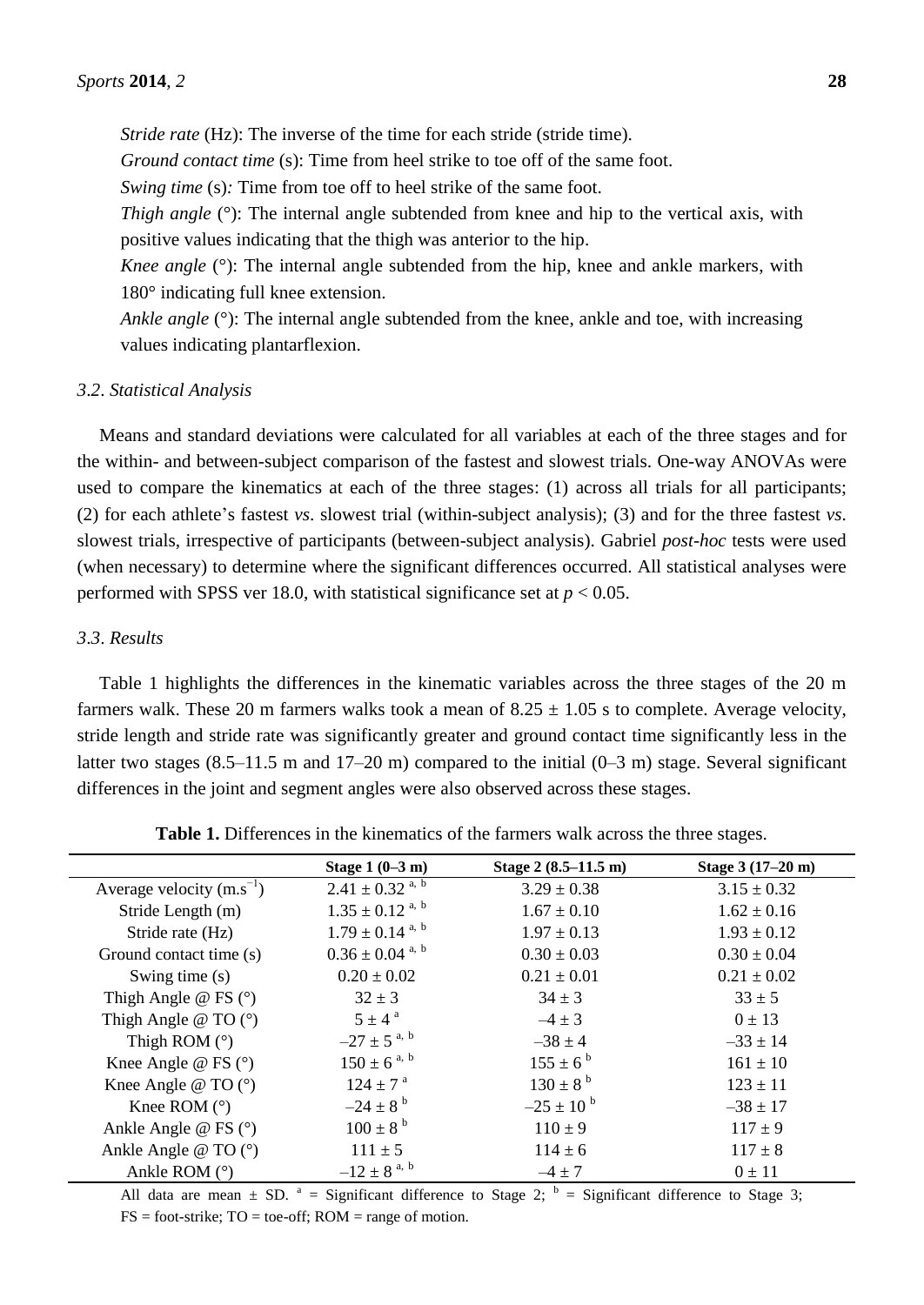## *Sports* **2014**, *2* **29**

**Stage 1 (0–3 m) Stage 2 (8.5–11.5 m) Stage 3 (17–20 m) Slowest Fastest Slowest Fastest Slowest Fastest** Average velocity  $(m.s^{-1})$ <br>  $2.39 \pm 0.29$ <br>  $2.52 \pm 0.34$ <br>  $3.20 \pm 0.48$ <br>  $3.33 \pm 0.42$ <br>  $3.00 \pm 0.49$ <br>  $3.29 \pm 0.0.36$ <br>  $3.55 \pm 0.20$ <br>  $1.71 \pm 0.13$ <br>  $1.67 \pm 0.13$ <br>  $1.67 \pm 0.13$ <br>  $1.55 \pm 0.20$ <br>  $1.71 \pm 0.13$ Stride Length (m)  $1.34 \pm 0.13$   $1.38 \pm 0.13$   $1.64 \pm 0.11$   $1.67 \pm 0.13$ <br>Stride rate (Hz)  $1.78 \pm 0.14$   $1.80 \pm 0.13$   $1.94 \pm 0.19$   $1.99 \pm 0.10$ Stride rate (Hz)  $1.78 \pm 0.14$   $1.80 \pm 0.13$   $1.94 \pm 0.19$   $1.99 \pm 0.10$   $1.92 \pm 0.12$   $1.91 \pm 0.14$ Ground contact time (s)  $0.36 \pm 0.04$  \*  $0.35 \pm 0.04$   $0.30 \pm 0.03$   $0.30 \pm 0.03$   $0.30 \pm 0.03$   $0.31 \pm 0.02$   $0.29 \pm 0.03$ <br>Swing time (s)  $0.19 \pm 0.02$   $0.20 \pm 0.02$   $0.22 \pm 0.02$   $0.22 \pm 0.02$   $0.20 \pm 0.02$   $0.21 \pm 0.02$ Swing time (s)  $0.19 \pm 0.02$   $0.20 \pm 0.02$   $0.22 \pm 0.02$   $0.20 \pm 0.02$   $0.20 \pm 0.02$   $0.21 \pm 0.02$   $0.22 \pm 0.02$ Thigh Angle @ FS (°) Thigh Angle @ TO (°) Thigh ROM (°)  $32 \pm 4$  $5 + 4$  $-26 \pm 4$  $32 \pm 3$  $4 \pm 5$  $-27 \pm 4$  $34 \pm 4$  $-3 \pm 4$  $-37 \pm 5$  $34 \pm 4$  $-3 \pm 2$  $-37 \pm 5$  $30 \pm 4*$  $-2 \pm 10$  $-32 \pm 10$  $36 \pm 5$  $5 \pm 20$  $-31 \pm 20$ Knee Angle  $\omega$  FS  $(°)$ Knee Angle  $\omega$  TO  $(°)$ Knee ROM (°)  $150 \pm 6$  $124 \pm 7$  $-25 \pm 8$  $150 \pm 7$  $124 \pm 6$  $-23 \pm 9$  $155 \pm 6$  $128 \pm 9$  $-27 \pm 11$  $155 \pm 6$  $130 \pm 4$  $-25 \pm 10$  $164 \pm 13$  $124 \pm 8$  $-40 \pm 18$  $159 \pm 10$  $118 \pm 15$  $-41 \pm 17$ Ankle Angle @ FS (°) Ankle Angle @ TO (°) Ankle ROM (°)  $100 \pm 8$  $113 \pm 5$  \*  $-15 \pm 7$  $100 \pm 8$  $108 \pm 5$  $-8 \pm 8$  $111 \pm 7$  $116 \pm 5$  $-5 \pm 6$  $111 \pm 10$  $113 \pm 6$  $-2 \pm 6$  $115 \pm 10$  $118 \pm 7$  $-3 \pm 11$  $116 \pm 10$  $114 \pm 10$  $2 \pm 14$ 

**Table 2.** Within-subject differences in the kinematics of the fastest and slowest farmers walks' trial for each participant at each of the three stages.

All data are mean  $\pm$  SD.  $*$  = Significant difference between slowest to fastest trials; FS = foot-strike; TO = toe-off; ROM = range of motion.

| Table 3. Between-subject differences in the kinematics of the three fastest and three slowest farmers walks (irrespective of participant) at each |  |
|---------------------------------------------------------------------------------------------------------------------------------------------------|--|
| of the three stages.                                                                                                                              |  |

|                                          | Stage $1(0-3m)$   |                 | Stage $2(8.5-11.5 \text{ m})$ |                 | Stage 3 (17–20 m) |                 |
|------------------------------------------|-------------------|-----------------|-------------------------------|-----------------|-------------------|-----------------|
|                                          | <b>Slowest</b>    | <b>Fastest</b>  | <b>Slowest</b>                | <b>Fastest</b>  | <b>Slowest</b>    | Fastest         |
| Average velocity $(m.s^{-1})$            | $2.19 \pm 0.27$   | $2.61 \pm 0.38$ | $2.83 \pm 0.36$ *             | $3.64 \pm 0.15$ | $2.56 \pm 0.28$ * | $3.66 \pm 0.17$ |
| Stride Length (m)                        | $1.33 \pm 0.09$   | $1.38 \pm 0.16$ | $1.57 \pm 0.12$ *             | $1.77 \pm 0.03$ | $1.40 \pm 0.17$ * | $1.83 \pm 0.04$ |
| Stride rate (Hz)                         | $1.64 \pm 0.12$ * | $1.88 \pm 0.10$ | $1.79 \pm 0.10*$              | $2.05 \pm 0.05$ | $1.83 \pm 0.04$ * | $2.01 \pm 0.13$ |
| Ground contact time (s)                  | $0.39 \pm 0.04$ * | $0.32 \pm 0.03$ | $0.33 \pm 0.02$ *             | $0.28 \pm 0.01$ | $0.34 \pm 0.03$ * | $0.29 \pm 0.02$ |
| Swing time (s)                           | $0.21 \pm 0.01$   | $0.19 \pm 0.02$ | $0.22 \pm 0.02$               | $0.20 \pm 0.00$ | $0.20 \pm 0.03$   | $0.21 \pm 0.02$ |
| Thigh Angle $\circledcirc$ FS $(^\circ)$ | $36 \pm 3*$       | $30 \pm 3$      | $33 \pm 4$                    | $37 \pm 2$      | $31 \pm 4$ *      | $38 \pm 3$      |
| Thigh Angle $@$ TO $(°)$                 | $7 \pm 2$         | $2 \pm 5$       | $-3 \pm 5$                    | $-5 \pm 1$      | $-4 \pm 2$        | $-6 \pm 3$      |
| Thigh ROM $(°)$                          | $-30 \pm 4$       | $-27 \pm 6$     | $-36 \pm 4$ *                 | $-42 \pm 3$     | $-35 \pm 6*$      | $-44 \pm 4$     |
| Knee Angle $\circledcirc$ FS $(^\circ)$  | $151 \pm 5$       | $147 \pm 7$     | $159 \pm 8$                   | $151 \pm 5$     | $166 \pm 16$      | $156 \pm 6$     |
| Knee Angle @ TO $(°)$                    | $122 \pm 3$       | $124 \pm 6$     | $130 \pm 9$                   | $127 + 7$       | $122 \pm 7$       | $128 \pm 9$     |
| Knee ROM $(^\circ)$                      | $-26 \pm 4$       | $-21 \pm 6$     | $-30 \pm 9$                   | $-24 \pm 11$    | $-44 \pm 21$      | $-28 \pm 12$    |
| Ankle Angle $\circledcirc$ FS $(^\circ)$ | $106 \pm 6$       | $99 \pm 8$      | $113 \pm 5$ *                 | $101 \pm 6$     | $110 \pm 4$       | $113 \pm 8$     |
| Ankle Angle @ TO (°)                     | $114 \pm 3$ *     | $108 \pm 4$     | $113 \pm 5$                   | $111 \pm 7$     | $118 \pm 5$       | $117 \pm 7$     |
| Ankle ROM $(°)$                          | $-8 \pm 6$        | $-10 \pm 10$    | $1 \pm 5$ *                   | $-10 \pm 4$     | $-7 \pm 8$        | $-3 \pm 4$      |

All data are mean  $\pm$  SD.  $*$  = Significant difference between slowest to fastest trials; FS = foot-strike; TO = toe-off; ROM = range of motion.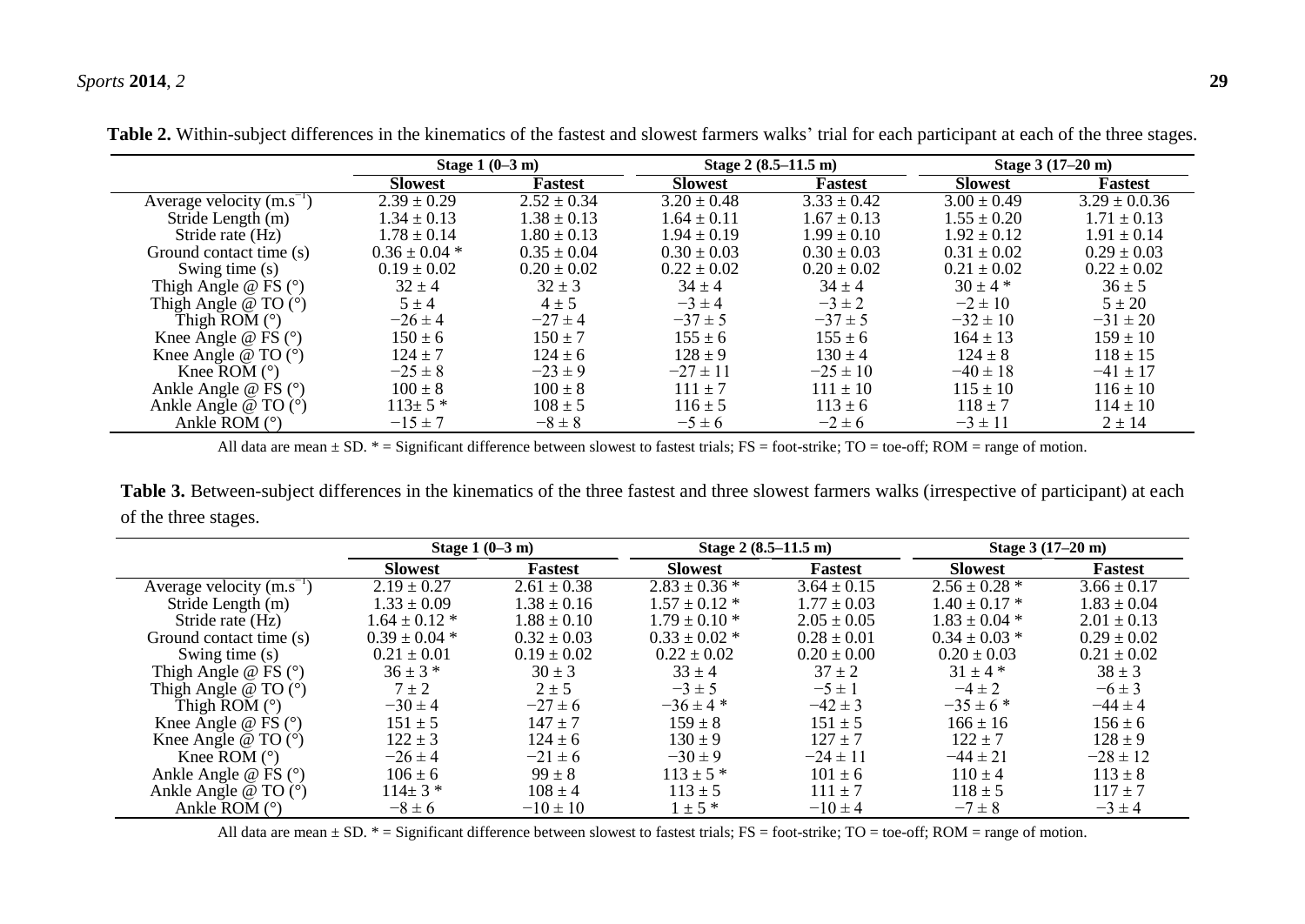Table 2 compares the fastest (7.71  $\pm$  0.79 s) and slowest (8.57  $\pm$  1.22 s) 20 m farmers walk trials from each participant so to examine the potential within-subject changes that may occur across three sets of this exercise. Very few significant differences were observed in this comparison. The only significant differences were seen with the slowest trials having more plantarflexion at toe-off in Stage 1 and the fastest trials having a greater degree of hip flexion at foot-strike in Stage 3.

Table 3 compares the three fastest  $(7.08 \pm 0.19 \text{ s})$  and three slowest  $(9.94 \pm 0.15 \text{ s})$  of all 15 trials, irrespective of who performed them. The slowest three trials came from the two slowest participants, with the fastest three trials from the fastest two participants. The fastest trials were generally characterised by a significantly greater average velocity, stride length and stride rate and reduced ground contact time. Fewer significant differences were observed for the joint and segment angles between the fastest and slowest trials, with these only occurring at the thigh and ankle.

## **4. Discussion**

The current study was performed to obtain some preliminary kinematic data on the farmers walk and to gain some insight into the kinematic determinants of performance. An initial observation made was how fast the athletes performed these farmers walks while carrying a total additional load of 181 kg, a load almost twice their mean bodyweight. The average time for all 20 m farmers walks was ~8 s, with the average velocity of the middle and latter 3 m stages being ~3.6 m.s<sup>-1</sup> (13 km.h<sup>-1</sup>). The ability of these athletes to carry such heavy loads so rapidly suggests that strength and conditioning coaches and physical rehabilitation specialists should examine the training practices of strongmen athletes to see how these principles and approaches could be applied in their specific context. Of particular interest would be how strongman training approaches could be used to improve performance, reduce injury risk and/or rehabilitate injuries for individuals in the armed forces, police and emergency fields e.g., fire-fighters, paramedics *etc*. This would appear of some value as members of the armed forces, police and emergency services may need to routinely carry heavy loads similar to the farmers walk or drag heavy objects such as patients in movements similar to that of the reverse sled pull [\[4](#page-9-3)[,5\]](#page-9-4). The ability of these professionals to move such heavy loads quickly in farmers walk and reverse sled drag type movements could be the difference between the life and death of themselves or the people they are trying to rescue.

Similar to the results for resisted [\[7\]](#page-9-6) and bodyweight sprinting [\[11\]](#page-10-0), the middle and latter stages had significantly greater average velocities, stride lengths and stride rates and reduced ground contact time than the initial acceleration stage. Significant differences in many joint and segment angles at foot-strike and toe-off were also observed across these stages, with these characterised by a greater ROM for the thigh and knee during the middle and latter compared to the initial stages.

The within-subject analysis of each participants' slowest *vs*. fastest trial generally resulted in no significant differences for any of the higher order determinants of velocity (*i*.*e*., stride length, stride rate, ground contact time, swing time) for any of the three stages. This was a little surprising as it was initially thought that some fatigue may have occurred across the three sets which would have resulted in a reduced average velocity and associated changes in stride length, stride rate, ground contact time and/or swing time. Such results therefore suggest that few kinematic changes are likely to occur in farmers walk performance when amateur strongman athletes use moderately-heavy loads over 20 m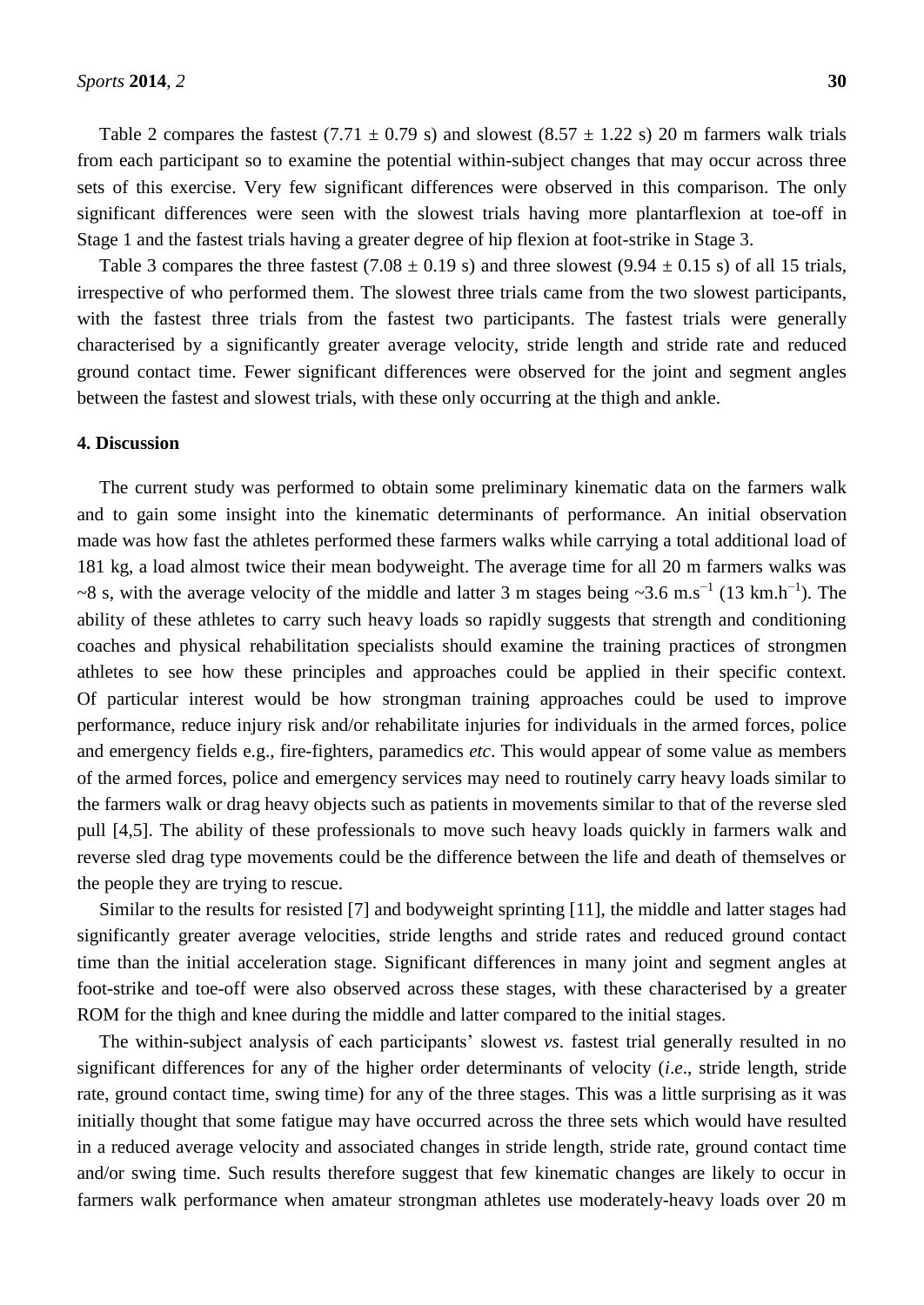with 3 min rest periods. This may be why strongman athletes commonly perform similar numbers of sets and rest periods to what was done this study [\[1\]](#page-9-0).

When examining the between-subject results for the three fastest and three slowest of all 15 trials (irrespective of participant), it was observed that the faster trials had significantly greater stride lengths and rates and shorter ground contact times. However, relatively few significant differences were found in the joint and segment angles at foot-strike and toe-off between the fastest and slowest trials. Based on these results and the impulse-momentum relationship, it would appear that success in the farmers walk might be related to the ability to produce high levels of anterio-posterior and vertical propulsive impulses during relatively short ground contact times. While this view would need to be supported by the results of kinetic studies, if it was found to be correct, it would suggest that the kinetic determinants of the farmers walk may be similar to sprinting, where both horizontal [\[11\]](#page-10-0) and vertical [\[12\]](#page-10-2) ground reaction forces/impulses appear important. While both stride length and rate appeared important in this study, one question that cannot be answered by our study is the relative importance of these two gait analysis parameters if the parameters such as the load and distance covered in the farmers walk were to differ [\[11\]](#page-10-0).

This study was not without its limitations. One limitation was the small sample size of amateur strongman athletes, even though the total number of steps analysed was much greater due to each athlete having several steps in each of the 3 m stages. Larger sample sizes of strongman athletes of varying levels of performance (novice, amateur and professional) may also need to be employed in these studies as a variety of individual characteristics such as lower body segment lengths, range of motion and force-power-velocity characteristics as well as environmental conditions such as surface stiffness and friction may all influence the optimal interaction between stride length and rate for farmers walk performance. The placement of markers on the shoe and shorts for the toe and hip markers, respectively, was also a limitation due to the potential additional movement artefact that this may have caused.

## **5. Conclusions**

The results of this study add to the emerging field of research examining the sport of strongman by providing the first kinematic description of various phases of a 20 m farmers walk. By also comparing the within- and between-subject fastest and slowest trials, this study also was able to provide some insight into its kinematic determinants and to the likely kinematic changes that may occur over multiple sets commonly performed by strongman athletes [\[1\]](#page-9-0). These results may have applications to the training emphasis of strongman athletes looking to improve their performance in this event, as well as to strength and conditioning coaches and rehabilitation specialists who may wish to use this exercise in their clients' conditioning and/or rehabilitation programmes. For example, strongman athletes could use this data to alter their farmers walk strategy if they feel that their stride lengths or stride rates are too far from the preliminary normative data we have presented. This may be achieved by deliberately trying to change the gait pattern or by altering the task constraints, such as the distance walked, load carried, or by using subtle changes in surface incline. With respect to rehabilitation, McGill *et al*. [8] proposed that due to the high and varied spinal and hip abduction loads strongman exercises like the farmers walk impose on the system, that they might be very useful latter stage exercises for individuals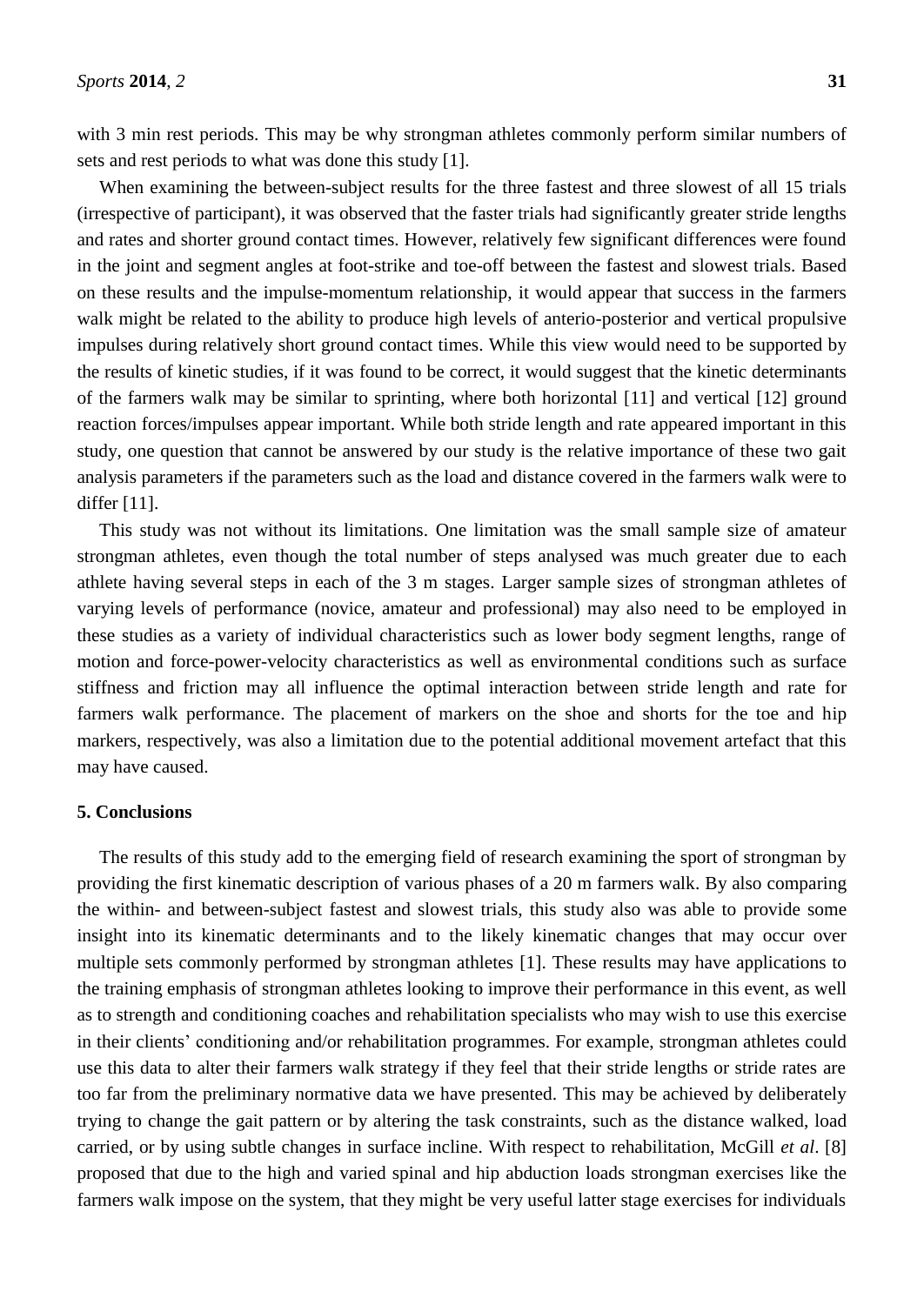recovering from lower back injury. Therefore, a greater understanding of the kinematics of the farmers walk will assist rehabilitation specialists better prescribe and monitor technique in these exercises. Additional studies should examine the angular kinematics, ground reaction forces, muscle activity and joint moments and powers of strongman events like the farmers walk across a larger spectrum of novice to elite performers using cross-sectional and longitudinal research designs. These studies would add much to our understanding of the acute stress that strongman exercises such as the farmers walk apply to the musculoskeletal system, their likely risk of injury [\[13\]](#page-10-3), and their ability to promote positive adaptations in muscular hypertrophy, strength, power and endurance [\[14\]](#page-10-4).

## **Acknowledgments**

We would like to thank the five athletes who gave up their time to participate in this study.

## **Conflicts of Interest**

The authors declare no conflict of interest.

## **References**

- <span id="page-9-0"></span>1. Winwood, P.W.; Keogh, J.W.L.; Harris, N.K. The strength and conditioning practices of strongman competitors. *J*. *Strength Cond*. *Res*. **2011**, *25*, 3118–3128.
- <span id="page-9-1"></span>2. Winwood, P.; Cronin, J.; Keogh, J.W.L.; Dudson, M.; Gill, N.D. Strongman implement use in strength and conditioning practice. *Int*. *J*. *Sports Sci*. *Coach*. **2014**, in press.
- <span id="page-9-2"></span>3. Zemke, B.; Wright, G. The use of strongman type implements and training to increase sport performance in collegiate athletes. *Strength Cond*. *J*. **2011**, *33*, 1–7, doi:10.1519/SSC.1510b1013e 3182221f3182296.
- <span id="page-9-3"></span>4. Frost, D.M.; Beach, T.; Fenwick, C.; Callaghan, J.; McGill, S. Is there a low-back cost to hip-centric exercise? Quantifying the lumbar spine joint compression and shear forces during movements used to overload the hips. *J*. *Sports Sci*. **2012**, *30*, 859–870.
- <span id="page-9-4"></span>5. West, D.J.; Cunningham, D.J.; Finn, C.; Scott, P.; Crewther, B.T.; Cook, C.J.; Kilduff, L.P. The metabolic, hormonal, biochemical and neuromuscular function responses to a backward sled drag training session. *J*. *Strength Cond*. *Res*. **2014**, *28*, 265–272.
- <span id="page-9-5"></span>6. Keogh, J.W.L.; Payne, A.; Anderson, B.; Atkins, P. A brief description of the biomechanics and physiology of a strongman event: The tire flip. *J*. *Strength Cond*. *Res*. **2010**, *24*, 1223–1228.
- <span id="page-9-6"></span>7. Keogh, J.W.L.; Newlands, C.; Blewett, S.; Chun, E.-L.; Payne, A. A kinematic analysis of a strongman-type event: The heavy sprint-style sled pull. *J*. *Strength Cond*. *Res*. **2010**, *24*, 3088–3097.
- <span id="page-9-7"></span>8. McGill, S.M.; McDermott, A.; Fenwick, C.M.J. Comparison of different strongman events: Trunk muscle activation and lumbar spine motion, load, and stiffness. *J*. *Strength Cond*. *Res*. **2009**, *23*, 1148–1161.
- <span id="page-9-8"></span>9. Crowther, R.G.; Spinks, W.L.; Leicht, A.S.; Quigley, F.; Golledge, J. Relationship between temporal-spatial gait parameters, gait kinematics, walking performance, exercise capacity, and physical activity level in peripheral arterial disease. *J*. *Vasc*. *Surg*. **2007**, *45*, 1172–1178.